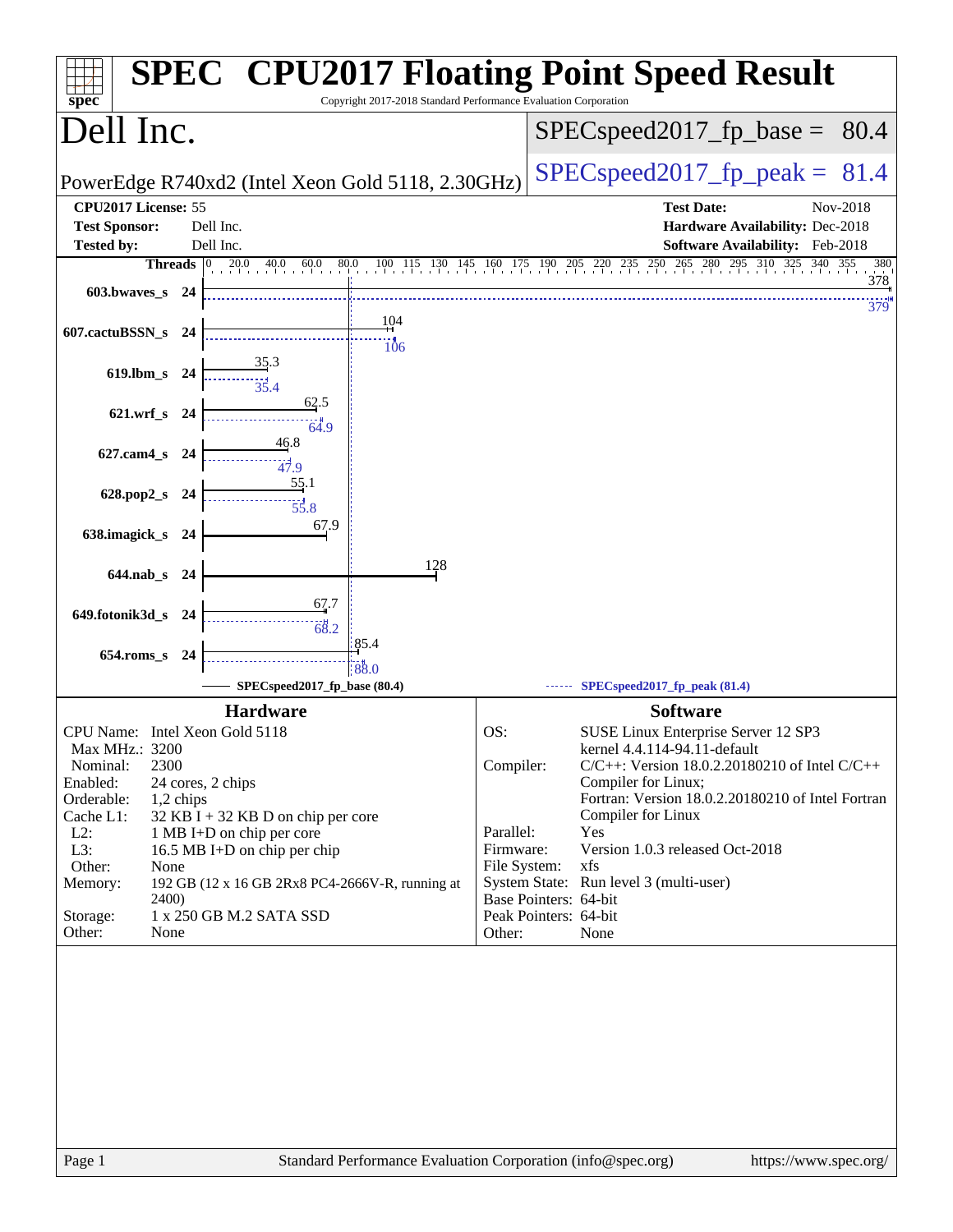| <b>SPEC CPU2017 Floating Point Speed Result</b><br>Copyright 2017-2018 Standard Performance Evaluation Corporation                                                                                                                                                                                                                                                                                                                                                                                                                                                                                                                                                                                                                                                                                                                               |                                                                                           |                |              |                |              |                   |              |                                                                                                          |                |              |                                 |              |                       |              |
|--------------------------------------------------------------------------------------------------------------------------------------------------------------------------------------------------------------------------------------------------------------------------------------------------------------------------------------------------------------------------------------------------------------------------------------------------------------------------------------------------------------------------------------------------------------------------------------------------------------------------------------------------------------------------------------------------------------------------------------------------------------------------------------------------------------------------------------------------|-------------------------------------------------------------------------------------------|----------------|--------------|----------------|--------------|-------------------|--------------|----------------------------------------------------------------------------------------------------------|----------------|--------------|---------------------------------|--------------|-----------------------|--------------|
| $spec^*$<br>Dell Inc.                                                                                                                                                                                                                                                                                                                                                                                                                                                                                                                                                                                                                                                                                                                                                                                                                            |                                                                                           |                |              |                |              |                   |              |                                                                                                          |                |              |                                 |              |                       |              |
| $SPEC speed2017_f p\_base = 80.4$<br>$SPEC speed2017_fp\_peak = 81.4$<br>PowerEdge R740xd2 (Intel Xeon Gold 5118, 2.30GHz)                                                                                                                                                                                                                                                                                                                                                                                                                                                                                                                                                                                                                                                                                                                       |                                                                                           |                |              |                |              |                   |              |                                                                                                          |                |              |                                 |              |                       |              |
|                                                                                                                                                                                                                                                                                                                                                                                                                                                                                                                                                                                                                                                                                                                                                                                                                                                  |                                                                                           |                |              |                |              |                   |              |                                                                                                          |                |              |                                 |              |                       |              |
| CPU2017 License: 55                                                                                                                                                                                                                                                                                                                                                                                                                                                                                                                                                                                                                                                                                                                                                                                                                              |                                                                                           |                |              |                |              |                   |              |                                                                                                          |                |              | <b>Test Date:</b>               |              | Nov-2018              |              |
| <b>Test Sponsor:</b>                                                                                                                                                                                                                                                                                                                                                                                                                                                                                                                                                                                                                                                                                                                                                                                                                             | Dell Inc.                                                                                 |                |              |                |              |                   |              |                                                                                                          |                |              | Hardware Availability: Dec-2018 |              |                       |              |
|                                                                                                                                                                                                                                                                                                                                                                                                                                                                                                                                                                                                                                                                                                                                                                                                                                                  | <b>Tested by:</b><br>Dell Inc.<br>Software Availability: Feb-2018<br><b>Results Table</b> |                |              |                |              |                   |              |                                                                                                          |                |              |                                 |              |                       |              |
|                                                                                                                                                                                                                                                                                                                                                                                                                                                                                                                                                                                                                                                                                                                                                                                                                                                  |                                                                                           |                |              | <b>Base</b>    |              |                   |              |                                                                                                          |                |              | <b>Peak</b>                     |              |                       |              |
| <b>Benchmark</b>                                                                                                                                                                                                                                                                                                                                                                                                                                                                                                                                                                                                                                                                                                                                                                                                                                 | Threads                                                                                   | <b>Seconds</b> | Ratio        | <b>Seconds</b> | Ratio        | <b>Seconds</b>    | Ratio        | <b>Threads</b>                                                                                           | <b>Seconds</b> | <b>Ratio</b> | <b>Seconds</b>                  | <b>Ratio</b> | <b>Seconds</b>        | <b>Ratio</b> |
| 603.bwaves_s                                                                                                                                                                                                                                                                                                                                                                                                                                                                                                                                                                                                                                                                                                                                                                                                                                     | 24                                                                                        | 156            | 378          | 156            | 379          | <b>156</b>        | 378          | 24                                                                                                       | <b>156</b>     | <u>379</u>   | 155                             | 380          | 156                   | 378          |
| 607.cactuBSSN_s                                                                                                                                                                                                                                                                                                                                                                                                                                                                                                                                                                                                                                                                                                                                                                                                                                  | 24                                                                                        | 164            | 102          | 159            | 105          | <b>160</b>        | 104          | 24                                                                                                       | 159            | 105          | 158                             | 106          | <b>158</b>            | <b>106</b>   |
| 619.lbm s                                                                                                                                                                                                                                                                                                                                                                                                                                                                                                                                                                                                                                                                                                                                                                                                                                        | 24                                                                                        | <u>148</u>     | 35.3         | 149            | 35.2         | 148               | 35.4         | 24                                                                                                       | <b>148</b>     | 35.4         | 148                             | 35.3         | 148                   | 35.4         |
| $621.wrf$ <sub>S</sub>                                                                                                                                                                                                                                                                                                                                                                                                                                                                                                                                                                                                                                                                                                                                                                                                                           | 24                                                                                        | 212            | 62.5         | 212            | 62.3         | 211               | 62.6         | 24                                                                                                       | 204            | 64.7         | 204                             | 64.9         | 202                   | 65.5         |
| $627.cam4_s$<br>$628.pop2_s$                                                                                                                                                                                                                                                                                                                                                                                                                                                                                                                                                                                                                                                                                                                                                                                                                     | 24<br>24                                                                                  | 190<br>215     | 46.8<br>55.3 | 190<br>217     | 46.7<br>54.7 | <u>190</u><br>215 | 46.8<br>55.1 | 24<br>24                                                                                                 | 185<br>212     | 48.0<br>55.9 | 185                             | 47.9         | 185<br>215            | 47.9<br>55.2 |
| 638.imagick_s                                                                                                                                                                                                                                                                                                                                                                                                                                                                                                                                                                                                                                                                                                                                                                                                                                    | 24                                                                                        | 213            | 67.8         | 212            | 68.0         | 212               | 67.9         | 24                                                                                                       | 213            | 67.8         | 213<br>212                      | 55.8<br>68.0 | 212                   | 67.9         |
| $644$ .nab_s                                                                                                                                                                                                                                                                                                                                                                                                                                                                                                                                                                                                                                                                                                                                                                                                                                     | 24                                                                                        | 136            | 128          | 136            | 128          | <u>136</u>        | 128          | 24                                                                                                       | 136            | 128          | 136                             | 128          | <u>136</u>            | 128          |
| 649.fotonik3d_s                                                                                                                                                                                                                                                                                                                                                                                                                                                                                                                                                                                                                                                                                                                                                                                                                                  | 24                                                                                        | 134            | 68.0         | 137            | 66.7         | 135               | 67.7         | 24                                                                                                       | 134            | 68.2         | 134                             | 68.2         | 137                   | 66.6         |
| $654$ .roms_s                                                                                                                                                                                                                                                                                                                                                                                                                                                                                                                                                                                                                                                                                                                                                                                                                                    | 24                                                                                        | 184            | 85.5         | 185            | 85.2         | 184               | 85.4         | 24                                                                                                       | 179            | 88.0         | 178                             | 88.7         | 179                   | 87.7         |
|                                                                                                                                                                                                                                                                                                                                                                                                                                                                                                                                                                                                                                                                                                                                                                                                                                                  | $SPEC speed2017_fp\_base =$                                                               |                | 80.4         |                |              |                   |              |                                                                                                          |                |              |                                 |              |                       |              |
|                                                                                                                                                                                                                                                                                                                                                                                                                                                                                                                                                                                                                                                                                                                                                                                                                                                  | $SPECspeed2017_fp\_peak =$                                                                |                | 81.4         |                |              |                   |              |                                                                                                          |                |              |                                 |              |                       |              |
|                                                                                                                                                                                                                                                                                                                                                                                                                                                                                                                                                                                                                                                                                                                                                                                                                                                  |                                                                                           |                |              |                |              |                   |              | Results appear in the order in which they were run. Bold underlined text indicates a median measurement. |                |              |                                 |              |                       |              |
| <b>Operating System Notes</b><br>Stack size set to unlimited using "ulimit -s unlimited"                                                                                                                                                                                                                                                                                                                                                                                                                                                                                                                                                                                                                                                                                                                                                         |                                                                                           |                |              |                |              |                   |              |                                                                                                          |                |              |                                 |              |                       |              |
| <b>General Notes</b><br>Environment variables set by runcpu before the start of the run:<br>KMP_AFFINITY = "granularity=fine, compact"<br>OMP_STACKSIZE = "192M"                                                                                                                                                                                                                                                                                                                                                                                                                                                                                                                                                                                                                                                                                 |                                                                                           |                |              |                |              |                   |              |                                                                                                          |                |              |                                 |              |                       |              |
| LD_LIBRARY_PATH = "/home/cpu2017/lib/ia32:/home/cpu2017/lib/intel64"<br>Binaries compiled on a system with 1x Intel Core i7-4790 CPU + 32GB RAM<br>memory using Redhat Enterprise Linux 7.4<br>Yes: The test sponsor attests, as of date of publication, that CVE-2017-5754 (Meltdown)<br>is mitigated in the system as tested and documented.<br>Yes: The test sponsor attests, as of date of publication, that CVE-2017-5753 (Spectre variant 1)<br>is mitigated in the system as tested and documented.<br>Yes: The test sponsor attests, as of date of publication, that CVE-2017-5715 (Spectre variant 2)<br>is mitigated in the system as tested and documented.<br>Transparent Huge Pages enabled by default<br>Prior to runcpu invocation<br>Filesystem page cache synced and cleared with:<br>sync; echo 3><br>/proc/sys/vm/drop_caches |                                                                                           |                |              |                |              |                   |              |                                                                                                          |                |              |                                 |              |                       |              |
| <b>Platform Notes</b><br>BIOS settings:<br>Sub NUMA Cluster disabled<br>Virtualization Technology disabled<br>(Continued on next page)                                                                                                                                                                                                                                                                                                                                                                                                                                                                                                                                                                                                                                                                                                           |                                                                                           |                |              |                |              |                   |              |                                                                                                          |                |              |                                 |              |                       |              |
| Page 2                                                                                                                                                                                                                                                                                                                                                                                                                                                                                                                                                                                                                                                                                                                                                                                                                                           |                                                                                           |                |              |                |              |                   |              | Standard Performance Evaluation Corporation (info@spec.org)                                              |                |              |                                 |              | https://www.spec.org/ |              |
|                                                                                                                                                                                                                                                                                                                                                                                                                                                                                                                                                                                                                                                                                                                                                                                                                                                  |                                                                                           |                |              |                |              |                   |              |                                                                                                          |                |              |                                 |              |                       |              |
|                                                                                                                                                                                                                                                                                                                                                                                                                                                                                                                                                                                                                                                                                                                                                                                                                                                  |                                                                                           |                |              |                |              |                   |              |                                                                                                          |                |              |                                 |              |                       |              |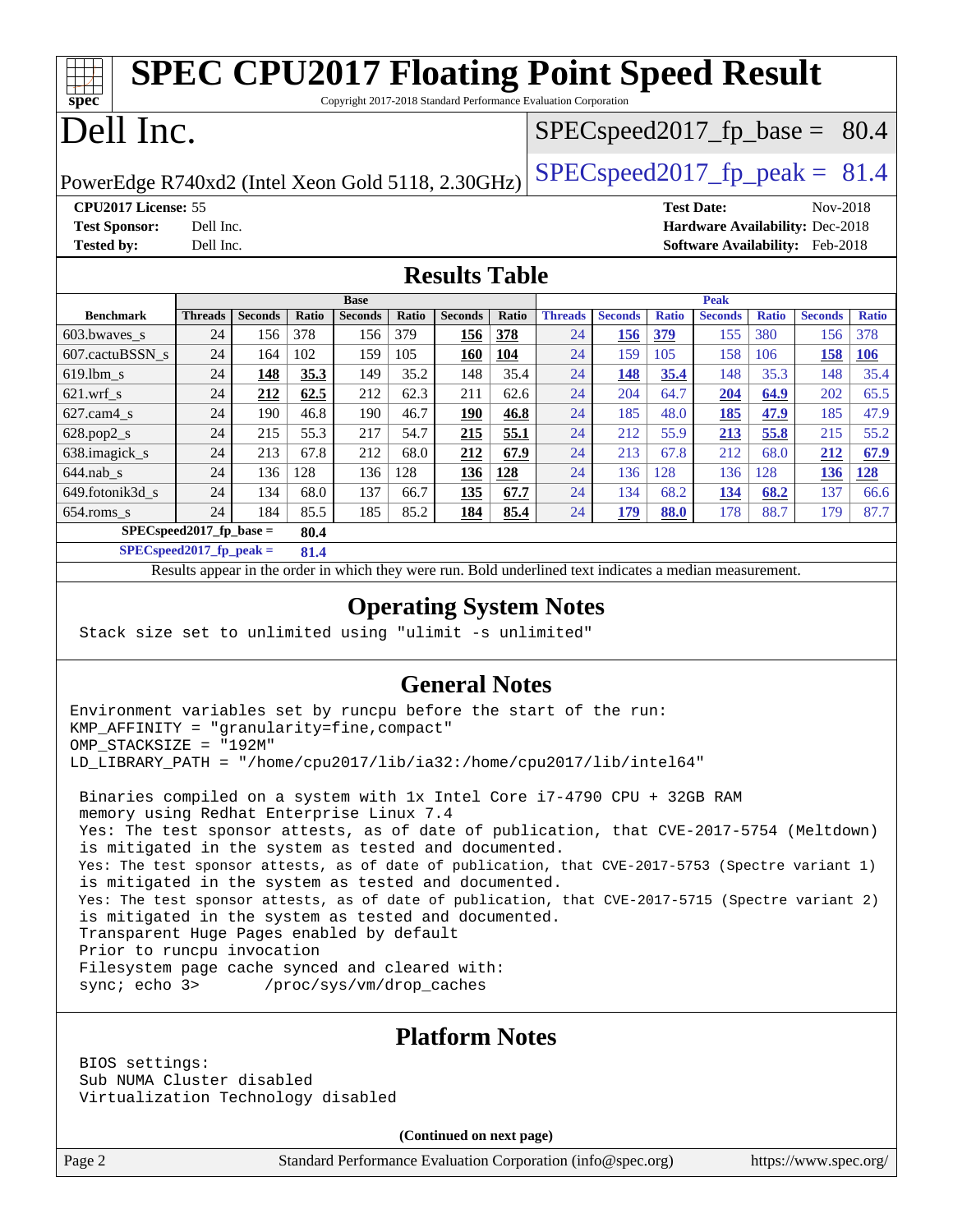| spec <sup>®</sup>                                                                                                                                                                                                                                                                                                                                                                                                                                                                                                                                                                                                                                                                                                                                                                                                                                                                                                                                                                                                                                                                                                                                                                                                                     | Copyright 2017-2018 Standard Performance Evaluation Corporation                                                   | <b>SPEC CPU2017 Floating Point Speed Result</b>                                                                                                                                                         |
|---------------------------------------------------------------------------------------------------------------------------------------------------------------------------------------------------------------------------------------------------------------------------------------------------------------------------------------------------------------------------------------------------------------------------------------------------------------------------------------------------------------------------------------------------------------------------------------------------------------------------------------------------------------------------------------------------------------------------------------------------------------------------------------------------------------------------------------------------------------------------------------------------------------------------------------------------------------------------------------------------------------------------------------------------------------------------------------------------------------------------------------------------------------------------------------------------------------------------------------|-------------------------------------------------------------------------------------------------------------------|---------------------------------------------------------------------------------------------------------------------------------------------------------------------------------------------------------|
| Dell Inc.                                                                                                                                                                                                                                                                                                                                                                                                                                                                                                                                                                                                                                                                                                                                                                                                                                                                                                                                                                                                                                                                                                                                                                                                                             |                                                                                                                   | $SPEC speed2017_f p\_base = 80.4$                                                                                                                                                                       |
| PowerEdge R740xd2 (Intel Xeon Gold 5118, 2.30GHz)                                                                                                                                                                                                                                                                                                                                                                                                                                                                                                                                                                                                                                                                                                                                                                                                                                                                                                                                                                                                                                                                                                                                                                                     |                                                                                                                   | $SPEC speed2017fp peak = 81.4$                                                                                                                                                                          |
| CPU2017 License: 55<br><b>Test Sponsor:</b><br>Dell Inc.<br><b>Tested by:</b><br>Dell Inc.                                                                                                                                                                                                                                                                                                                                                                                                                                                                                                                                                                                                                                                                                                                                                                                                                                                                                                                                                                                                                                                                                                                                            |                                                                                                                   | <b>Test Date:</b><br>Nov-2018<br>Hardware Availability: Dec-2018<br>Software Availability: Feb-2018                                                                                                     |
|                                                                                                                                                                                                                                                                                                                                                                                                                                                                                                                                                                                                                                                                                                                                                                                                                                                                                                                                                                                                                                                                                                                                                                                                                                       | <b>Platform Notes (Continued)</b>                                                                                 |                                                                                                                                                                                                         |
| System Profile set to Custom<br>CPU Performance set to Maximum Performance<br>C States set to Autonomous<br>C1E disabled<br>Uncore Frequency set to Dynamic<br>Energy Efficiency Policy set to Performance<br>Memory Patrol Scrub disabled<br>Logical Processor disabled<br>CPU Interconnect Bus Link Power Management disabled<br>PCI ASPM L1 Link Power Management disabled<br>Sysinfo program /home/cpu2017/bin/sysinfo<br>Rev: r5974 of 2018-05-19 9bcde8f2999c33d61f64985e45859ea9<br>running on linux-m8ku Mon Nov 19 16:04:53 2018<br>SUT (System Under Test) info as seen by some common utilities.<br>For more information on this section, see<br>https://www.spec.org/cpu2017/Docs/config.html#sysinfo<br>From /proc/cpuinfo<br>model name : Intel(R) Xeon(R) Gold 5118 CPU @ 2.30GHz<br>"physical id"s (chips)<br>2<br>24 "processors"<br>cpu cores : 12<br>siblings : 12<br>physical 0: cores 0 1 2 3 4 5 8 9 10 11 12 13<br>physical 1: cores 0 1 2 3 4 5 8 9 10 11 12 13<br>From 1scpu:<br>Architecture:<br>$CPU$ op-mode( $s$ ):<br>Byte Order:<br>CPU(s):<br>On-line CPU(s) list:<br>Thread(s) per core:<br>Core(s) per socket:<br>Socket(s):<br>NUMA node(s):<br>Vendor ID:<br>CPU family:<br>Model:<br>Model name: | x86_64<br>$32$ -bit, $64$ -bit<br>Little Endian<br>24<br>$0 - 23$<br>1<br>12<br>2<br>2<br>GenuineIntel<br>6<br>85 | cores, siblings (Caution: counting these is hw and system dependent. The following<br>excerpts from /proc/cpuinfo might not be reliable. Use with caution.)<br>Intel(R) Xeon(R) Gold 5118 CPU @ 2.30GHz |
| Stepping:<br>CPU MHz:<br>BogoMIPS:                                                                                                                                                                                                                                                                                                                                                                                                                                                                                                                                                                                                                                                                                                                                                                                                                                                                                                                                                                                                                                                                                                                                                                                                    | 4<br>2294.626<br>4589.25                                                                                          |                                                                                                                                                                                                         |
| Virtualization:                                                                                                                                                                                                                                                                                                                                                                                                                                                                                                                                                                                                                                                                                                                                                                                                                                                                                                                                                                                                                                                                                                                                                                                                                       | $VT - x$                                                                                                          |                                                                                                                                                                                                         |
| Page 3                                                                                                                                                                                                                                                                                                                                                                                                                                                                                                                                                                                                                                                                                                                                                                                                                                                                                                                                                                                                                                                                                                                                                                                                                                | (Continued on next page)<br>Standard Performance Evaluation Corporation (info@spec.org)                           | https://www.spec.org/                                                                                                                                                                                   |
|                                                                                                                                                                                                                                                                                                                                                                                                                                                                                                                                                                                                                                                                                                                                                                                                                                                                                                                                                                                                                                                                                                                                                                                                                                       |                                                                                                                   |                                                                                                                                                                                                         |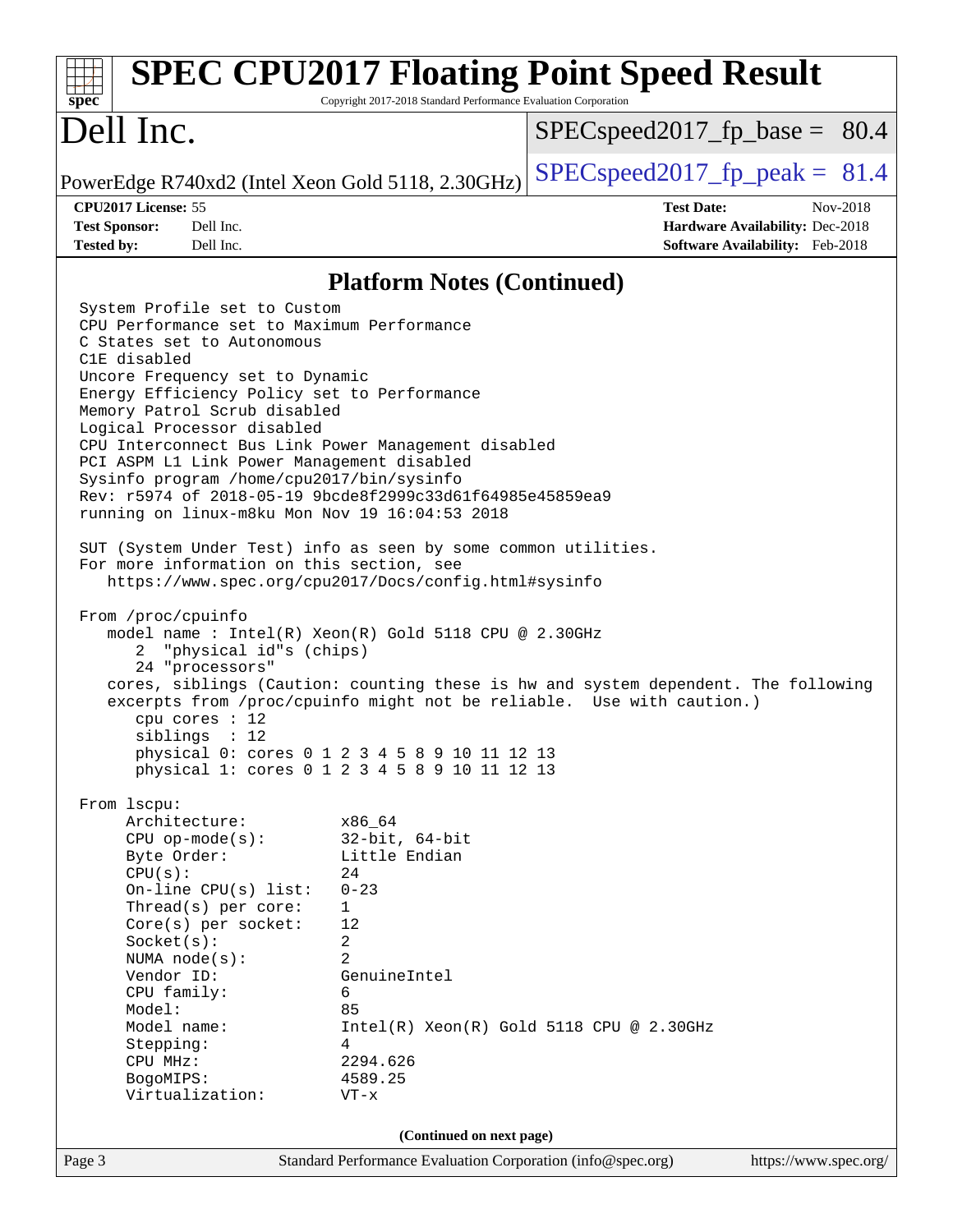| <b>SPEC CPU2017 Floating Point Speed Result</b><br>Copyright 2017-2018 Standard Performance Evaluation Corporation<br>$spec^*$                                                                                                                                                                                                                                                                                                                                                                                                                                                                                                                                                                                                                                                                                                                                                                                                                                                                                                                                                                                                                                                                                                                                                                                                                                                                                                                                                                                                                                                                                                                                                                                                                                                                                             |                                                                                                            |  |  |  |  |  |
|----------------------------------------------------------------------------------------------------------------------------------------------------------------------------------------------------------------------------------------------------------------------------------------------------------------------------------------------------------------------------------------------------------------------------------------------------------------------------------------------------------------------------------------------------------------------------------------------------------------------------------------------------------------------------------------------------------------------------------------------------------------------------------------------------------------------------------------------------------------------------------------------------------------------------------------------------------------------------------------------------------------------------------------------------------------------------------------------------------------------------------------------------------------------------------------------------------------------------------------------------------------------------------------------------------------------------------------------------------------------------------------------------------------------------------------------------------------------------------------------------------------------------------------------------------------------------------------------------------------------------------------------------------------------------------------------------------------------------------------------------------------------------------------------------------------------------|------------------------------------------------------------------------------------------------------------|--|--|--|--|--|
| Dell Inc.                                                                                                                                                                                                                                                                                                                                                                                                                                                                                                                                                                                                                                                                                                                                                                                                                                                                                                                                                                                                                                                                                                                                                                                                                                                                                                                                                                                                                                                                                                                                                                                                                                                                                                                                                                                                                  | $SPEC speed2017_f p\_base = 80.4$                                                                          |  |  |  |  |  |
| PowerEdge R740xd2 (Intel Xeon Gold 5118, 2.30GHz)                                                                                                                                                                                                                                                                                                                                                                                                                                                                                                                                                                                                                                                                                                                                                                                                                                                                                                                                                                                                                                                                                                                                                                                                                                                                                                                                                                                                                                                                                                                                                                                                                                                                                                                                                                          | $SPEC speed2017_fp\_peak = 81.4$                                                                           |  |  |  |  |  |
| CPU2017 License: 55<br><b>Test Sponsor:</b><br>Dell Inc.<br>Dell Inc.<br><b>Tested by:</b>                                                                                                                                                                                                                                                                                                                                                                                                                                                                                                                                                                                                                                                                                                                                                                                                                                                                                                                                                                                                                                                                                                                                                                                                                                                                                                                                                                                                                                                                                                                                                                                                                                                                                                                                 | <b>Test Date:</b><br>Nov-2018<br>Hardware Availability: Dec-2018<br><b>Software Availability:</b> Feb-2018 |  |  |  |  |  |
|                                                                                                                                                                                                                                                                                                                                                                                                                                                                                                                                                                                                                                                                                                                                                                                                                                                                                                                                                                                                                                                                                                                                                                                                                                                                                                                                                                                                                                                                                                                                                                                                                                                                                                                                                                                                                            |                                                                                                            |  |  |  |  |  |
| <b>Platform Notes (Continued)</b><br>L1d cache:<br>32K<br>32K<br>Lli cache:<br>L2 cache:<br>1024K<br>16896K<br>L3 cache:<br>NUMA node0 CPU(s):<br>$0, 2, 4, 6, 8, 10, 12, 14, 16, 18, 20, 22$<br>NUMA nodel CPU(s):<br>1, 3, 5, 7, 9, 11, 13, 15, 17, 19, 21, 23<br>Flags:<br>fpu vme de pse tsc msr pae mce cx8 apic sep mtrr pge mca cmov<br>pat pse36 clflush dts acpi mmx fxsr sse sse2 ss ht tm pbe syscall nx pdpelgb rdtscp<br>Im constant_tsc art arch_perfmon pebs bts rep_good nopl xtopology nonstop_tsc<br>aperfmperf eagerfpu pni pclmulqdq dtes64 monitor ds_cpl vmx smx est tm2 ssse3 sdbg<br>fma cx16 xtpr pdcm pcid dca sse4_1 sse4_2 x2apic movbe popcnt tsc_deadline_timer aes<br>xsave avx f16c rdrand lahf_lm abm 3dnowprefetch ida arat epb invpcid_single pln pts<br>dtherm intel_pt rsb_ctxsw spec_ctrl retpoline kaiser tpr_shadow vnmi flexpriority<br>ept vpid fsgsbase tsc_adjust bmil hle avx2 smep bmi2 erms invpcid rtm cqm mpx<br>avx512f avx512dq rdseed adx smap clflushopt clwb avx512cd avx512bw avx512vl xsaveopt<br>xsavec xgetbv1 cqm_llc cqm_occup_llc pku ospke<br>/proc/cpuinfo cache data<br>cache size : 16896 KB<br>From numactl --hardware WARNING: a numactl 'node' might or might not correspond to a<br>physical chip.<br>$available: 2 nodes (0-1)$<br>node 0 cpus: 0 2 4 6 8 10 12 14 16 18 20 22<br>node 0 size: 95285 MB<br>node 0 free: 89345 MB<br>node 1 cpus: 1 3 5 7 9 11 13 15 17 19 21 23<br>node 1 size: 96749 MB<br>node 1 free: 94905 MB<br>node distances:<br>$\overline{0}$<br>node<br>$\overline{1}$<br>0:<br>10<br>21<br>1:<br>21<br>10<br>From /proc/meminfo<br>MemTotal:<br>196643524 kB<br>HugePages_Total:<br>0<br>Hugepagesize:<br>2048 kB<br>/usr/bin/lsb_release -d<br>SUSE Linux Enterprise Server 12 SP3<br>From /etc/*release* /etc/*version* |                                                                                                            |  |  |  |  |  |
| SuSE-release:<br>SUSE Linux Enterprise Server 12 (x86_64)<br>$VERSION = 12$<br>PATCHLEVEL = 3                                                                                                                                                                                                                                                                                                                                                                                                                                                                                                                                                                                                                                                                                                                                                                                                                                                                                                                                                                                                                                                                                                                                                                                                                                                                                                                                                                                                                                                                                                                                                                                                                                                                                                                              |                                                                                                            |  |  |  |  |  |
| (Continued on next page)                                                                                                                                                                                                                                                                                                                                                                                                                                                                                                                                                                                                                                                                                                                                                                                                                                                                                                                                                                                                                                                                                                                                                                                                                                                                                                                                                                                                                                                                                                                                                                                                                                                                                                                                                                                                   |                                                                                                            |  |  |  |  |  |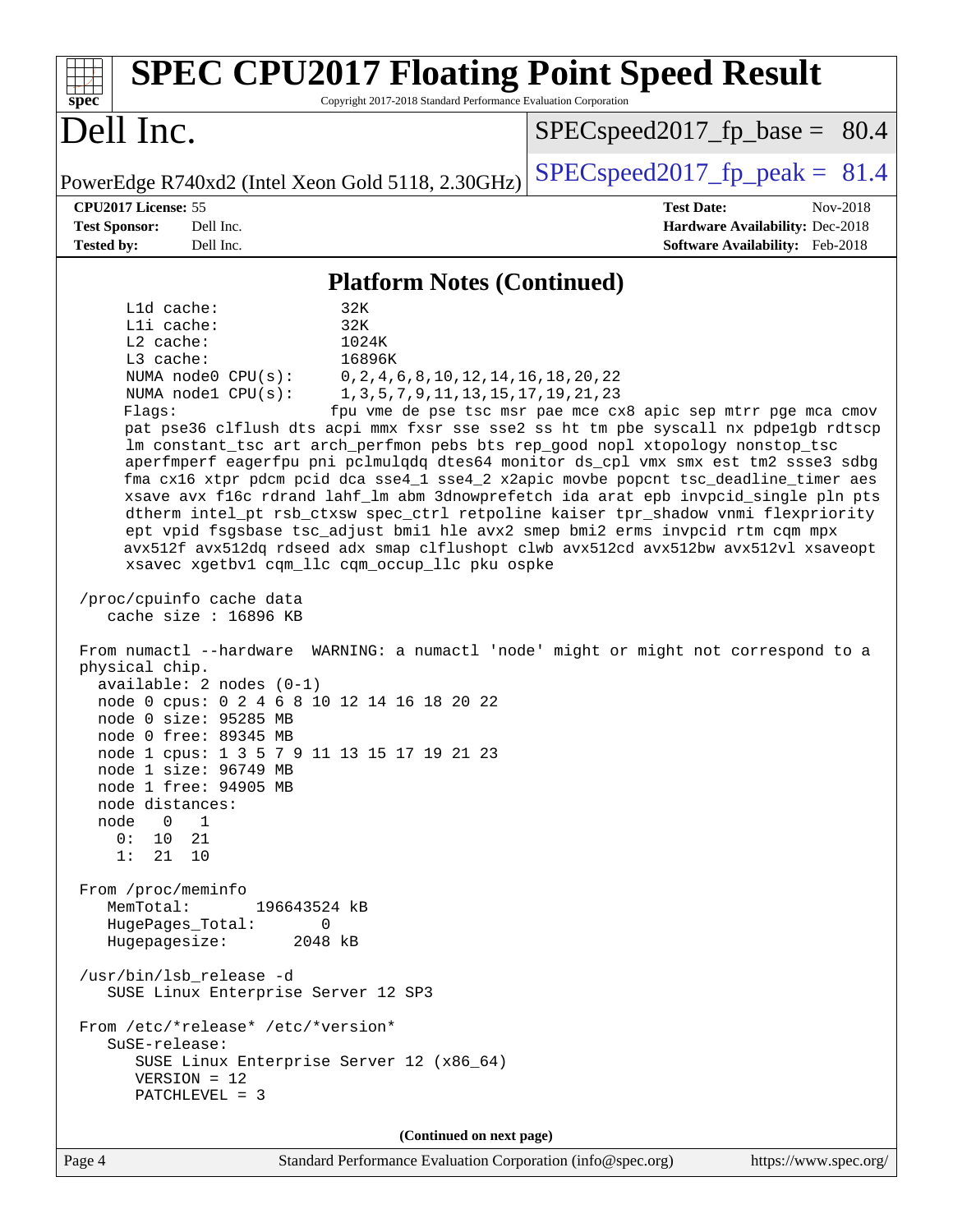| <b>SPEC CPU2017 Floating Point Speed Result</b><br>Copyright 2017-2018 Standard Performance Evaluation Corporation<br>$spec^*$                                                                                                                                                                                                                                                                                                                                                                                                                                                                                                                                                                                                                                                                                                                                                                                                                                                                                                                                                                                                                                                                                                                                                                                                                                                                                                                                         |                                                                                                     |
|------------------------------------------------------------------------------------------------------------------------------------------------------------------------------------------------------------------------------------------------------------------------------------------------------------------------------------------------------------------------------------------------------------------------------------------------------------------------------------------------------------------------------------------------------------------------------------------------------------------------------------------------------------------------------------------------------------------------------------------------------------------------------------------------------------------------------------------------------------------------------------------------------------------------------------------------------------------------------------------------------------------------------------------------------------------------------------------------------------------------------------------------------------------------------------------------------------------------------------------------------------------------------------------------------------------------------------------------------------------------------------------------------------------------------------------------------------------------|-----------------------------------------------------------------------------------------------------|
| Dell Inc.                                                                                                                                                                                                                                                                                                                                                                                                                                                                                                                                                                                                                                                                                                                                                                                                                                                                                                                                                                                                                                                                                                                                                                                                                                                                                                                                                                                                                                                              | $SPEC speed2017_f p\_base = 80.4$                                                                   |
| PowerEdge R740xd2 (Intel Xeon Gold 5118, 2.30GHz)                                                                                                                                                                                                                                                                                                                                                                                                                                                                                                                                                                                                                                                                                                                                                                                                                                                                                                                                                                                                                                                                                                                                                                                                                                                                                                                                                                                                                      | $SPEC speed2017fr peak = 81.4$                                                                      |
| CPU2017 License: 55<br><b>Test Sponsor:</b><br>Dell Inc.<br><b>Tested by:</b><br>Dell Inc.                                                                                                                                                                                                                                                                                                                                                                                                                                                                                                                                                                                                                                                                                                                                                                                                                                                                                                                                                                                                                                                                                                                                                                                                                                                                                                                                                                             | <b>Test Date:</b><br>Nov-2018<br>Hardware Availability: Dec-2018<br>Software Availability: Feb-2018 |
| <b>Platform Notes (Continued)</b>                                                                                                                                                                                                                                                                                                                                                                                                                                                                                                                                                                                                                                                                                                                                                                                                                                                                                                                                                                                                                                                                                                                                                                                                                                                                                                                                                                                                                                      |                                                                                                     |
| # This file is deprecated and will be removed in a future service pack or release.<br># Please check /etc/os-release for details about this release.<br>os-release:<br>NAME="SLES"<br>VERSION="12-SP3"<br>VERSION_ID="12.3"<br>PRETTY_NAME="SUSE Linux Enterprise Server 12 SP3"<br>ID="sles"<br>ANSI COLOR="0;32"<br>CPE_NAME="cpe:/o:suse:sles:12:sp3"<br>uname $-a$ :<br>Linux linux-m8ku 4.4.114-94.11-default #1 SMP Thu Feb 1 19:28:26 UTC 2018 (4309ff9)<br>x86_64 x86_64 x86_64 GNU/Linux<br>Kernel self-reported vulnerability status:<br>CVE-2017-5754 (Meltdown):<br>Mitigation: PTI<br>CVE-2017-5753 (Spectre variant 1): Mitigation: Barriers<br>CVE-2017-5715 (Spectre variant 2): Mitigation: IBRS+IBPB<br>run-level 3 Nov 19 09:47 last=5<br>SPEC is set to: /home/cpu2017<br>Filesystem<br>Type Size Used Avail Use% Mounted on<br>$/\text{dev/s}$ dz4<br>xfs<br>182G<br>172G<br>10G<br>6% /home<br>Additional information from dmidecode follows. WARNING: Use caution when you interpret<br>this section. The 'dmidecode' program reads system data which is "intended to allow<br>hardware to be accurately determined", but the intent may not be met, as there are<br>frequent changes to hardware, firmware, and the "DMTF SMBIOS" standard.<br>BIOS Dell Inc. 1.0.3 10/25/2018<br>Memory:<br>12x 002C04B3002C 18ASF2G72PDZ-2G6E1 16 GB 2 rank 2666, configured at 2400<br>4x Not Specified Not Specified<br>(End of data from sysinfo program) |                                                                                                     |
| <b>Compiler Version Notes</b>                                                                                                                                                                                                                                                                                                                                                                                                                                                                                                                                                                                                                                                                                                                                                                                                                                                                                                                                                                                                                                                                                                                                                                                                                                                                                                                                                                                                                                          |                                                                                                     |
| CC 619.1bm_s(base) 638.imagick_s(base) 644.nab_s(base)                                                                                                                                                                                                                                                                                                                                                                                                                                                                                                                                                                                                                                                                                                                                                                                                                                                                                                                                                                                                                                                                                                                                                                                                                                                                                                                                                                                                                 | =======================<br>======                                                                   |
| icc (ICC) 18.0.2 20180210<br>Copyright (C) 1985-2018 Intel Corporation. All rights reserved.                                                                                                                                                                                                                                                                                                                                                                                                                                                                                                                                                                                                                                                                                                                                                                                                                                                                                                                                                                                                                                                                                                                                                                                                                                                                                                                                                                           |                                                                                                     |
| (Continued on next page)                                                                                                                                                                                                                                                                                                                                                                                                                                                                                                                                                                                                                                                                                                                                                                                                                                                                                                                                                                                                                                                                                                                                                                                                                                                                                                                                                                                                                                               |                                                                                                     |
| Page 5<br>Standard Performance Evaluation Corporation (info@spec.org)                                                                                                                                                                                                                                                                                                                                                                                                                                                                                                                                                                                                                                                                                                                                                                                                                                                                                                                                                                                                                                                                                                                                                                                                                                                                                                                                                                                                  | https://www.spec.org/                                                                               |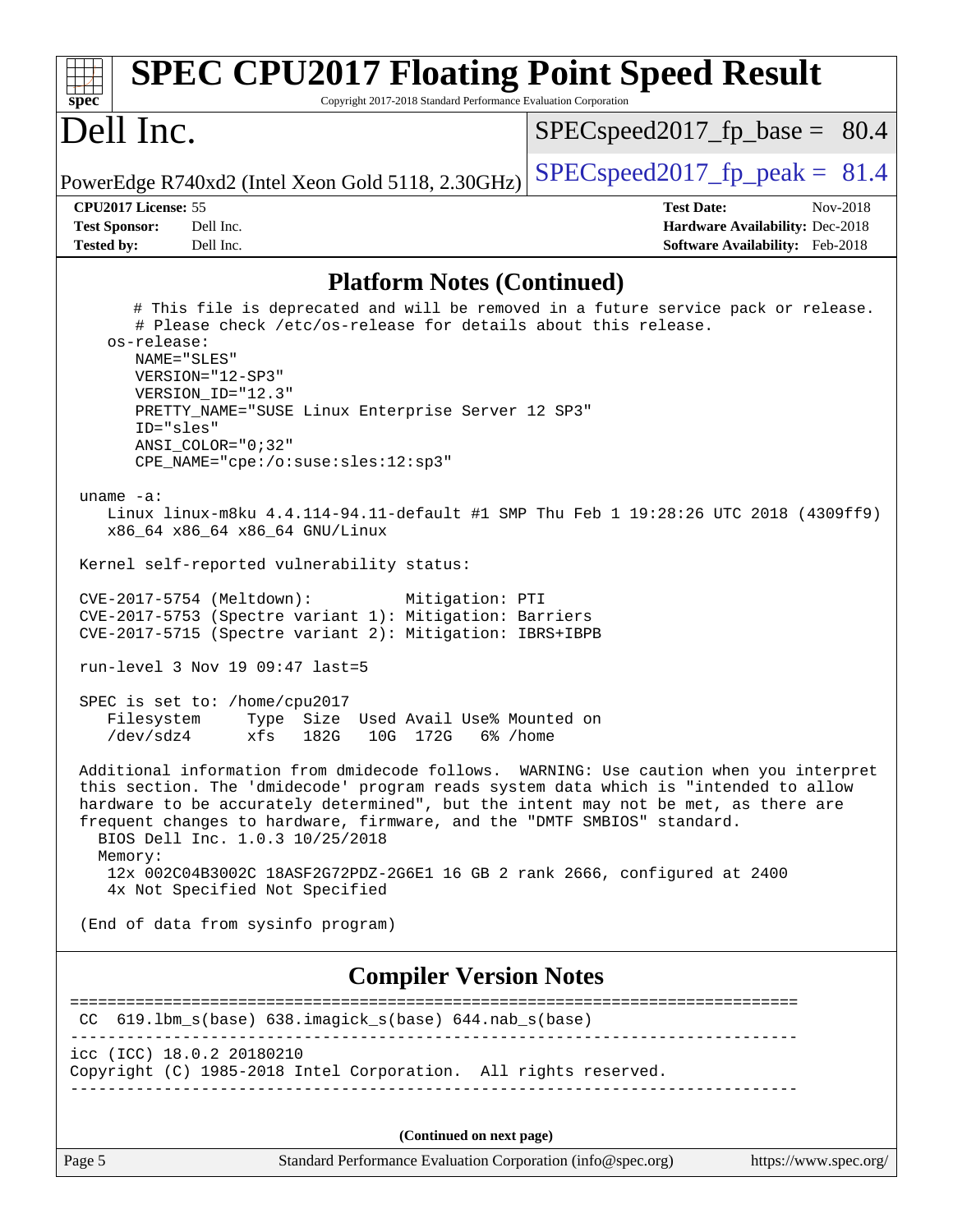| <b>SPEC CPU2017 Floating Point Speed Result</b><br>spec<br>Copyright 2017-2018 Standard Performance Evaluation Corporation                                          |                                                                                                     |  |  |  |
|---------------------------------------------------------------------------------------------------------------------------------------------------------------------|-----------------------------------------------------------------------------------------------------|--|--|--|
| Dell Inc.                                                                                                                                                           | $SPEC speed2017_f p\_base = 80.4$                                                                   |  |  |  |
| PowerEdge R740xd2 (Intel Xeon Gold 5118, 2.30GHz)                                                                                                                   | $SPEC speed2017_fp\_peak = 81.4$                                                                    |  |  |  |
| CPU2017 License: 55<br><b>Test Sponsor:</b><br>Dell Inc.<br><b>Tested by:</b><br>Dell Inc.                                                                          | <b>Test Date:</b><br>Nov-2018<br>Hardware Availability: Dec-2018<br>Software Availability: Feb-2018 |  |  |  |
| <b>Compiler Version Notes (Continued)</b>                                                                                                                           |                                                                                                     |  |  |  |
| CC 619.1bm_s(peak) 638.imagick_s(peak) 644.nab_s(peak)                                                                                                              | =====================================                                                               |  |  |  |
| icc (ICC) 18.0.2 20180210<br>Copyright (C) 1985-2018 Intel Corporation. All rights reserved.                                                                        |                                                                                                     |  |  |  |
| FC 607.cactuBSSN_s(base)                                                                                                                                            |                                                                                                     |  |  |  |
| icpc (ICC) 18.0.2 20180210<br>Copyright (C) 1985-2018 Intel Corporation. All rights reserved.<br>icc (ICC) 18.0.2 20180210                                          |                                                                                                     |  |  |  |
| Copyright (C) 1985-2018 Intel Corporation. All rights reserved.<br>ifort (IFORT) 18.0.2 20180210<br>Copyright (C) 1985-2018 Intel Corporation. All rights reserved. |                                                                                                     |  |  |  |
| FC 607.cactuBSSN_s(peak)                                                                                                                                            |                                                                                                     |  |  |  |
| icpc (ICC) 18.0.2 20180210<br>Copyright (C) 1985-2018 Intel Corporation. All rights reserved.<br>icc (ICC) 18.0.2 20180210                                          |                                                                                                     |  |  |  |
| Copyright (C) 1985-2018 Intel Corporation. All rights reserved.<br>ifort (IFORT) 18.0.2 20180210<br>Copyright (C) 1985-2018 Intel Corporation. All rights reserved. |                                                                                                     |  |  |  |
| FC 603.bwaves_s(base) 649.fotonik3d_s(base) 654.roms_s(base)                                                                                                        |                                                                                                     |  |  |  |
| ifort (IFORT) 18.0.2 20180210<br>Copyright (C) 1985-2018 Intel Corporation. All rights reserved.                                                                    |                                                                                                     |  |  |  |
| 603.bwaves_s(peak) 649.fotonik3d_s(peak) 654.roms_s(peak)<br>FC.                                                                                                    |                                                                                                     |  |  |  |
| ifort (IFORT) 18.0.2 20180210<br>Copyright (C) 1985-2018 Intel Corporation. All rights reserved.                                                                    |                                                                                                     |  |  |  |
| $CC$ 621.wrf_s(base) 627.cam4_s(base) 628.pop2_s(base)                                                                                                              |                                                                                                     |  |  |  |
| (Continued on next page)                                                                                                                                            |                                                                                                     |  |  |  |
| Standard Performance Evaluation Corporation (info@spec.org)<br>Page 6                                                                                               | https://www.spec.org/                                                                               |  |  |  |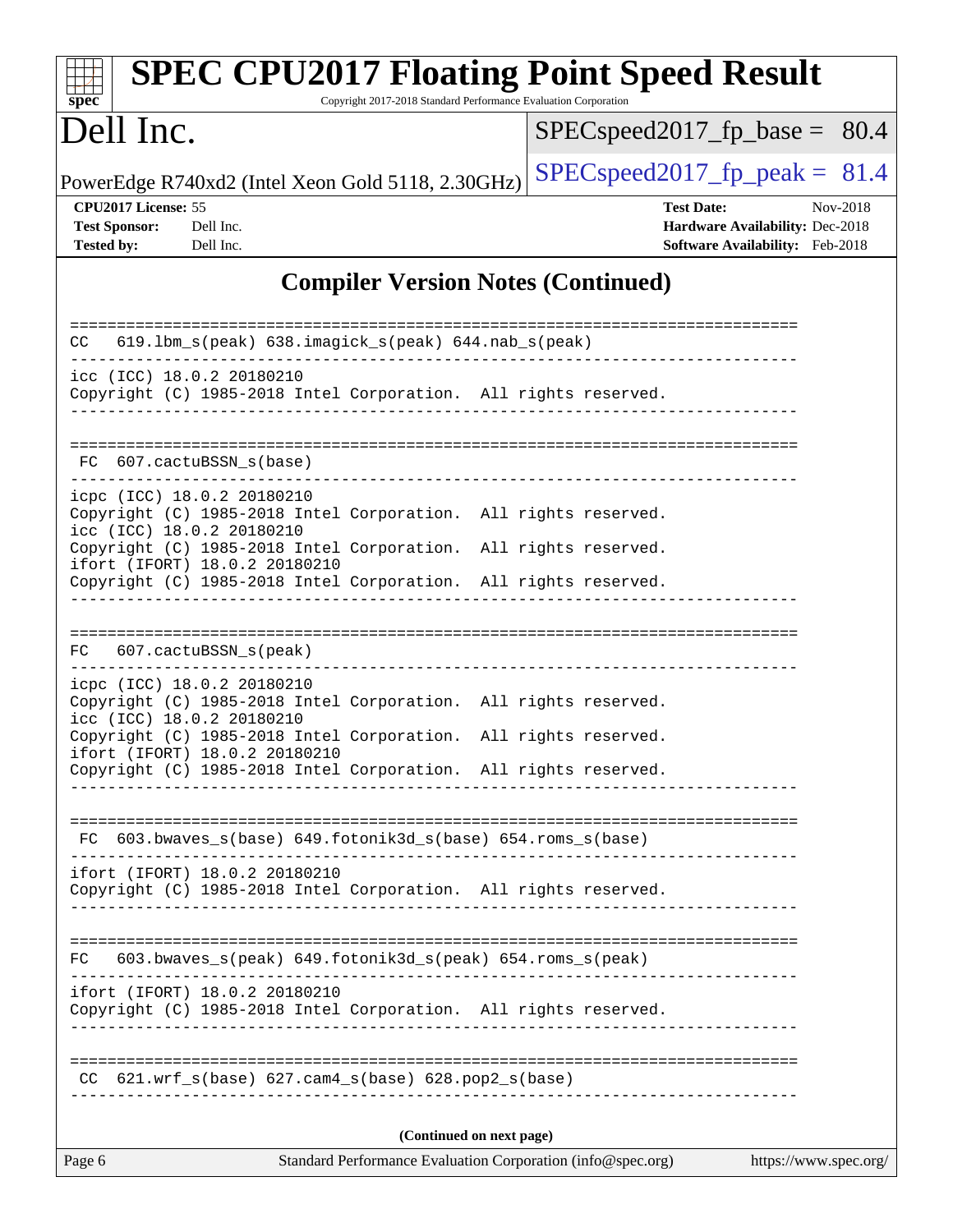| <b>SPEC CPU2017 Floating Point Speed Result</b>                                     |                                                                                                                               |  |                                        |  |  |  |
|-------------------------------------------------------------------------------------|-------------------------------------------------------------------------------------------------------------------------------|--|----------------------------------------|--|--|--|
| spec                                                                                | Copyright 2017-2018 Standard Performance Evaluation Corporation                                                               |  |                                        |  |  |  |
| Dell Inc.                                                                           |                                                                                                                               |  | $SPEC speed2017_f p\_base = 80.4$      |  |  |  |
|                                                                                     | PowerEdge R740xd2 (Intel Xeon Gold 5118, 2.30GHz)                                                                             |  | $SPEC speed2017fp peak = 81.4$         |  |  |  |
| CPU <sub>2017</sub> License: 55                                                     |                                                                                                                               |  | <b>Test Date:</b><br>Nov-2018          |  |  |  |
| <b>Test Sponsor:</b>                                                                | Dell Inc.                                                                                                                     |  | <b>Hardware Availability: Dec-2018</b> |  |  |  |
| <b>Tested by:</b>                                                                   | Dell Inc.                                                                                                                     |  | <b>Software Availability:</b> Feb-2018 |  |  |  |
| <b>Compiler Version Notes (Continued)</b>                                           |                                                                                                                               |  |                                        |  |  |  |
|                                                                                     | ifort (IFORT) 18.0.2 20180210<br>Copyright (C) 1985-2018 Intel Corporation. All rights reserved.<br>icc (ICC) 18.0.2 20180210 |  |                                        |  |  |  |
|                                                                                     | Copyright (C) 1985-2018 Intel Corporation. All rights reserved.                                                               |  |                                        |  |  |  |
| 621.wrf $s(\text{peak})$ 627.cam4 $s(\text{peak})$ 628.pop2 $s(\text{peak})$<br>CC. |                                                                                                                               |  |                                        |  |  |  |
|                                                                                     | ifort (IFORT) 18.0.2 20180210<br>Copyright (C) 1985-2018 Intel Corporation. All rights reserved.<br>icc (ICC) 18.0.2 20180210 |  |                                        |  |  |  |

Copyright (C) 1985-2018 Intel Corporation. All rights reserved. ------------------------------------------------------------------------------

## **[Base Compiler Invocation](http://www.spec.org/auto/cpu2017/Docs/result-fields.html#BaseCompilerInvocation)**

[C benchmarks](http://www.spec.org/auto/cpu2017/Docs/result-fields.html#Cbenchmarks): [icc -m64 -std=c11](http://www.spec.org/cpu2017/results/res2018q4/cpu2017-20181210-10190.flags.html#user_CCbase_intel_icc_64bit_c11_33ee0cdaae7deeeab2a9725423ba97205ce30f63b9926c2519791662299b76a0318f32ddfffdc46587804de3178b4f9328c46fa7c2b0cd779d7a61945c91cd35)

[Fortran benchmarks](http://www.spec.org/auto/cpu2017/Docs/result-fields.html#Fortranbenchmarks): [ifort -m64](http://www.spec.org/cpu2017/results/res2018q4/cpu2017-20181210-10190.flags.html#user_FCbase_intel_ifort_64bit_24f2bb282fbaeffd6157abe4f878425411749daecae9a33200eee2bee2fe76f3b89351d69a8130dd5949958ce389cf37ff59a95e7a40d588e8d3a57e0c3fd751)

[Benchmarks using both Fortran and C](http://www.spec.org/auto/cpu2017/Docs/result-fields.html#BenchmarksusingbothFortranandC): [ifort -m64](http://www.spec.org/cpu2017/results/res2018q4/cpu2017-20181210-10190.flags.html#user_CC_FCbase_intel_ifort_64bit_24f2bb282fbaeffd6157abe4f878425411749daecae9a33200eee2bee2fe76f3b89351d69a8130dd5949958ce389cf37ff59a95e7a40d588e8d3a57e0c3fd751) [icc -m64 -std=c11](http://www.spec.org/cpu2017/results/res2018q4/cpu2017-20181210-10190.flags.html#user_CC_FCbase_intel_icc_64bit_c11_33ee0cdaae7deeeab2a9725423ba97205ce30f63b9926c2519791662299b76a0318f32ddfffdc46587804de3178b4f9328c46fa7c2b0cd779d7a61945c91cd35)

[Benchmarks using Fortran, C, and C++:](http://www.spec.org/auto/cpu2017/Docs/result-fields.html#BenchmarksusingFortranCandCXX) [icpc -m64](http://www.spec.org/cpu2017/results/res2018q4/cpu2017-20181210-10190.flags.html#user_CC_CXX_FCbase_intel_icpc_64bit_4ecb2543ae3f1412ef961e0650ca070fec7b7afdcd6ed48761b84423119d1bf6bdf5cad15b44d48e7256388bc77273b966e5eb805aefd121eb22e9299b2ec9d9) [icc -m64 -std=c11](http://www.spec.org/cpu2017/results/res2018q4/cpu2017-20181210-10190.flags.html#user_CC_CXX_FCbase_intel_icc_64bit_c11_33ee0cdaae7deeeab2a9725423ba97205ce30f63b9926c2519791662299b76a0318f32ddfffdc46587804de3178b4f9328c46fa7c2b0cd779d7a61945c91cd35) [ifort -m64](http://www.spec.org/cpu2017/results/res2018q4/cpu2017-20181210-10190.flags.html#user_CC_CXX_FCbase_intel_ifort_64bit_24f2bb282fbaeffd6157abe4f878425411749daecae9a33200eee2bee2fe76f3b89351d69a8130dd5949958ce389cf37ff59a95e7a40d588e8d3a57e0c3fd751)

## **[Base Portability Flags](http://www.spec.org/auto/cpu2017/Docs/result-fields.html#BasePortabilityFlags)**

 603.bwaves\_s: [-DSPEC\\_LP64](http://www.spec.org/cpu2017/results/res2018q4/cpu2017-20181210-10190.flags.html#suite_basePORTABILITY603_bwaves_s_DSPEC_LP64) 607.cactuBSSN\_s: [-DSPEC\\_LP64](http://www.spec.org/cpu2017/results/res2018q4/cpu2017-20181210-10190.flags.html#suite_basePORTABILITY607_cactuBSSN_s_DSPEC_LP64) 619.lbm\_s: [-DSPEC\\_LP64](http://www.spec.org/cpu2017/results/res2018q4/cpu2017-20181210-10190.flags.html#suite_basePORTABILITY619_lbm_s_DSPEC_LP64) 621.wrf\_s: [-DSPEC\\_LP64](http://www.spec.org/cpu2017/results/res2018q4/cpu2017-20181210-10190.flags.html#suite_basePORTABILITY621_wrf_s_DSPEC_LP64) [-DSPEC\\_CASE\\_FLAG](http://www.spec.org/cpu2017/results/res2018q4/cpu2017-20181210-10190.flags.html#b621.wrf_s_baseCPORTABILITY_DSPEC_CASE_FLAG) [-convert big\\_endian](http://www.spec.org/cpu2017/results/res2018q4/cpu2017-20181210-10190.flags.html#user_baseFPORTABILITY621_wrf_s_convert_big_endian_c3194028bc08c63ac5d04de18c48ce6d347e4e562e8892b8bdbdc0214820426deb8554edfa529a3fb25a586e65a3d812c835984020483e7e73212c4d31a38223) 627.cam4\_s: [-DSPEC\\_LP64](http://www.spec.org/cpu2017/results/res2018q4/cpu2017-20181210-10190.flags.html#suite_basePORTABILITY627_cam4_s_DSPEC_LP64) [-DSPEC\\_CASE\\_FLAG](http://www.spec.org/cpu2017/results/res2018q4/cpu2017-20181210-10190.flags.html#b627.cam4_s_baseCPORTABILITY_DSPEC_CASE_FLAG) 628.pop2\_s: [-DSPEC\\_LP64](http://www.spec.org/cpu2017/results/res2018q4/cpu2017-20181210-10190.flags.html#suite_basePORTABILITY628_pop2_s_DSPEC_LP64) [-DSPEC\\_CASE\\_FLAG](http://www.spec.org/cpu2017/results/res2018q4/cpu2017-20181210-10190.flags.html#b628.pop2_s_baseCPORTABILITY_DSPEC_CASE_FLAG) [-convert big\\_endian](http://www.spec.org/cpu2017/results/res2018q4/cpu2017-20181210-10190.flags.html#user_baseFPORTABILITY628_pop2_s_convert_big_endian_c3194028bc08c63ac5d04de18c48ce6d347e4e562e8892b8bdbdc0214820426deb8554edfa529a3fb25a586e65a3d812c835984020483e7e73212c4d31a38223) [-assume byterecl](http://www.spec.org/cpu2017/results/res2018q4/cpu2017-20181210-10190.flags.html#user_baseFPORTABILITY628_pop2_s_assume_byterecl_7e47d18b9513cf18525430bbf0f2177aa9bf368bc7a059c09b2c06a34b53bd3447c950d3f8d6c70e3faf3a05c8557d66a5798b567902e8849adc142926523472) 638.imagick\_s: [-DSPEC\\_LP64](http://www.spec.org/cpu2017/results/res2018q4/cpu2017-20181210-10190.flags.html#suite_basePORTABILITY638_imagick_s_DSPEC_LP64) 644.nab\_s: [-DSPEC\\_LP64](http://www.spec.org/cpu2017/results/res2018q4/cpu2017-20181210-10190.flags.html#suite_basePORTABILITY644_nab_s_DSPEC_LP64) 649.fotonik3d\_s: [-DSPEC\\_LP64](http://www.spec.org/cpu2017/results/res2018q4/cpu2017-20181210-10190.flags.html#suite_basePORTABILITY649_fotonik3d_s_DSPEC_LP64) 654.roms\_s: [-DSPEC\\_LP64](http://www.spec.org/cpu2017/results/res2018q4/cpu2017-20181210-10190.flags.html#suite_basePORTABILITY654_roms_s_DSPEC_LP64)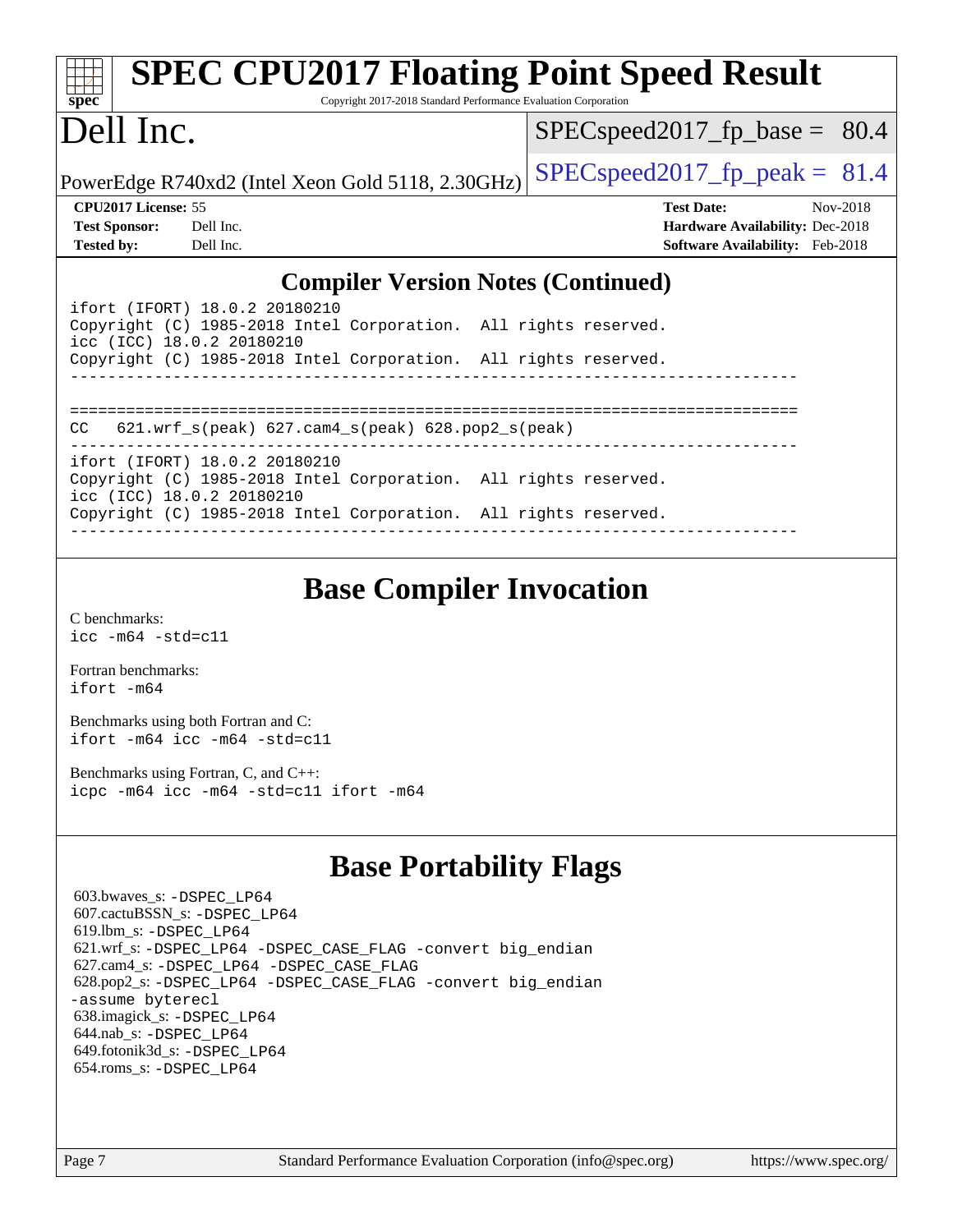| <b>SPEC CPU2017 Floating Point Speed Result</b><br>spec<br>Copyright 2017-2018 Standard Performance Evaluation Corporation                                                                   |                                                                                                     |  |  |  |  |
|----------------------------------------------------------------------------------------------------------------------------------------------------------------------------------------------|-----------------------------------------------------------------------------------------------------|--|--|--|--|
| Dell Inc.                                                                                                                                                                                    | $SPEC speed2017_f p\_base = 80.4$                                                                   |  |  |  |  |
| PowerEdge R740xd2 (Intel Xeon Gold 5118, 2.30GHz)                                                                                                                                            | $SPEC speed2017_fp\_peak = 81.4$                                                                    |  |  |  |  |
| CPU2017 License: 55<br>Dell Inc.<br><b>Test Sponsor:</b><br>Dell Inc.<br><b>Tested by:</b>                                                                                                   | <b>Test Date:</b><br>Nov-2018<br>Hardware Availability: Dec-2018<br>Software Availability: Feb-2018 |  |  |  |  |
| <b>Base Optimization Flags</b>                                                                                                                                                               |                                                                                                     |  |  |  |  |
| C benchmarks:<br>-xCORE-AVX512 -ipo -03 -no-prec-div -qopt-prefetch<br>-ffinite-math-only -qopt-mem-layout-trans=3 -qopenmp -DSPEC_OPENMP                                                    |                                                                                                     |  |  |  |  |
| Fortran benchmarks:<br>-DSPEC_OPENMP -xCORE-AVX512 -ipo -03 -no-prec-div -qopt-prefetch<br>-ffinite-math-only -qopt-mem-layout-trans=3 -qopenmp<br>-nostandard-realloc-lhs                   |                                                                                                     |  |  |  |  |
| Benchmarks using both Fortran and C:<br>-xCORE-AVX512 -ipo -03 -no-prec-div -qopt-prefetch<br>-ffinite-math-only -qopt-mem-layout-trans=3 -qopenmp -DSPEC_OPENMP<br>-nostandard-realloc-lhs  |                                                                                                     |  |  |  |  |
| Benchmarks using Fortran, C, and C++:<br>-xCORE-AVX512 -ipo -03 -no-prec-div -qopt-prefetch<br>-ffinite-math-only -qopt-mem-layout-trans=3 -qopenmp -DSPEC_OPENMP<br>-nostandard-realloc-lhs |                                                                                                     |  |  |  |  |
| <b>Peak Compiler Invocation</b><br>C benchmarks:<br>$\text{icc -m64 -std=c11}$                                                                                                               |                                                                                                     |  |  |  |  |

[Fortran benchmarks](http://www.spec.org/auto/cpu2017/Docs/result-fields.html#Fortranbenchmarks): [ifort -m64](http://www.spec.org/cpu2017/results/res2018q4/cpu2017-20181210-10190.flags.html#user_FCpeak_intel_ifort_64bit_24f2bb282fbaeffd6157abe4f878425411749daecae9a33200eee2bee2fe76f3b89351d69a8130dd5949958ce389cf37ff59a95e7a40d588e8d3a57e0c3fd751)

[Benchmarks using both Fortran and C](http://www.spec.org/auto/cpu2017/Docs/result-fields.html#BenchmarksusingbothFortranandC): [ifort -m64](http://www.spec.org/cpu2017/results/res2018q4/cpu2017-20181210-10190.flags.html#user_CC_FCpeak_intel_ifort_64bit_24f2bb282fbaeffd6157abe4f878425411749daecae9a33200eee2bee2fe76f3b89351d69a8130dd5949958ce389cf37ff59a95e7a40d588e8d3a57e0c3fd751) [icc -m64 -std=c11](http://www.spec.org/cpu2017/results/res2018q4/cpu2017-20181210-10190.flags.html#user_CC_FCpeak_intel_icc_64bit_c11_33ee0cdaae7deeeab2a9725423ba97205ce30f63b9926c2519791662299b76a0318f32ddfffdc46587804de3178b4f9328c46fa7c2b0cd779d7a61945c91cd35)

[Benchmarks using Fortran, C, and C++:](http://www.spec.org/auto/cpu2017/Docs/result-fields.html#BenchmarksusingFortranCandCXX) [icpc -m64](http://www.spec.org/cpu2017/results/res2018q4/cpu2017-20181210-10190.flags.html#user_CC_CXX_FCpeak_intel_icpc_64bit_4ecb2543ae3f1412ef961e0650ca070fec7b7afdcd6ed48761b84423119d1bf6bdf5cad15b44d48e7256388bc77273b966e5eb805aefd121eb22e9299b2ec9d9) [icc -m64 -std=c11](http://www.spec.org/cpu2017/results/res2018q4/cpu2017-20181210-10190.flags.html#user_CC_CXX_FCpeak_intel_icc_64bit_c11_33ee0cdaae7deeeab2a9725423ba97205ce30f63b9926c2519791662299b76a0318f32ddfffdc46587804de3178b4f9328c46fa7c2b0cd779d7a61945c91cd35) [ifort -m64](http://www.spec.org/cpu2017/results/res2018q4/cpu2017-20181210-10190.flags.html#user_CC_CXX_FCpeak_intel_ifort_64bit_24f2bb282fbaeffd6157abe4f878425411749daecae9a33200eee2bee2fe76f3b89351d69a8130dd5949958ce389cf37ff59a95e7a40d588e8d3a57e0c3fd751)

## **[Peak Portability Flags](http://www.spec.org/auto/cpu2017/Docs/result-fields.html#PeakPortabilityFlags)**

Same as Base Portability Flags